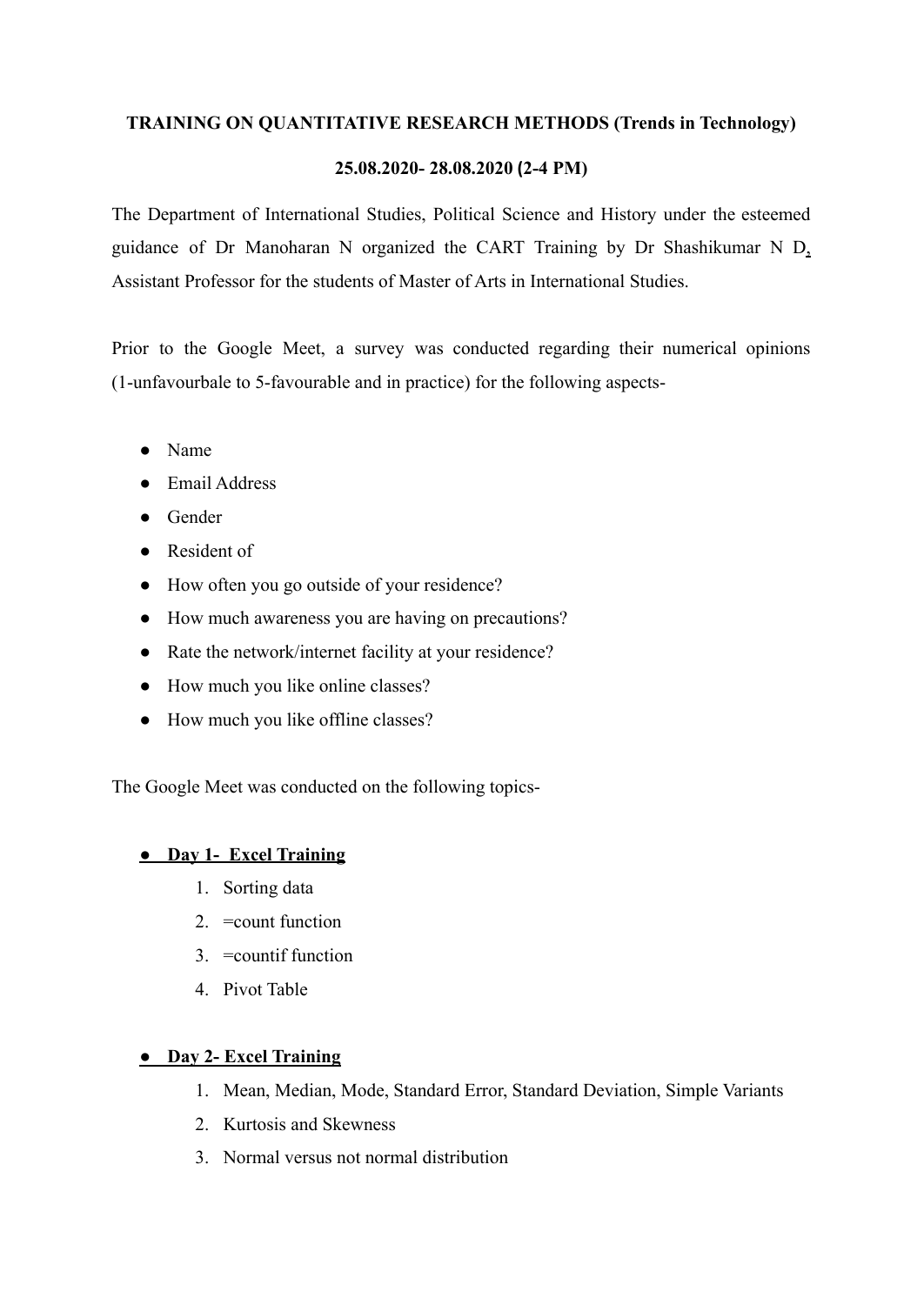- 4. Non-parametric and Parametric : Rank and Pearson Correlation
- 5. Regression Statistics
- 6. T-Test: Paired Two Samples for Means

## **● Day 3- SPSS Training**

- 1. Data view, Variable View (type, measure, role)
- 2. Analyse- Descriptive Statistics: Frequencies, Explore (Histogram functions)

## **● Day 4- SPSS Training**

- 1. Analyse- Mixed Models- Linear
- 2. Analyse- Correlate- Bivariate
- 3. Analyse- Regression
- 4. Analyse- Non- Parametric Tests
- 5. Transform- Rank Cases

Regular home assignments were given post the detailed explanation to keep a track on the learning process. The sessions by CART were indeed reaping rich benefits and qualifying students to do Quantitative Analysis for their Research Papers respectively. The number of students attending this training session was 52.

 $\frac{q}{q}$ 

Co ordinator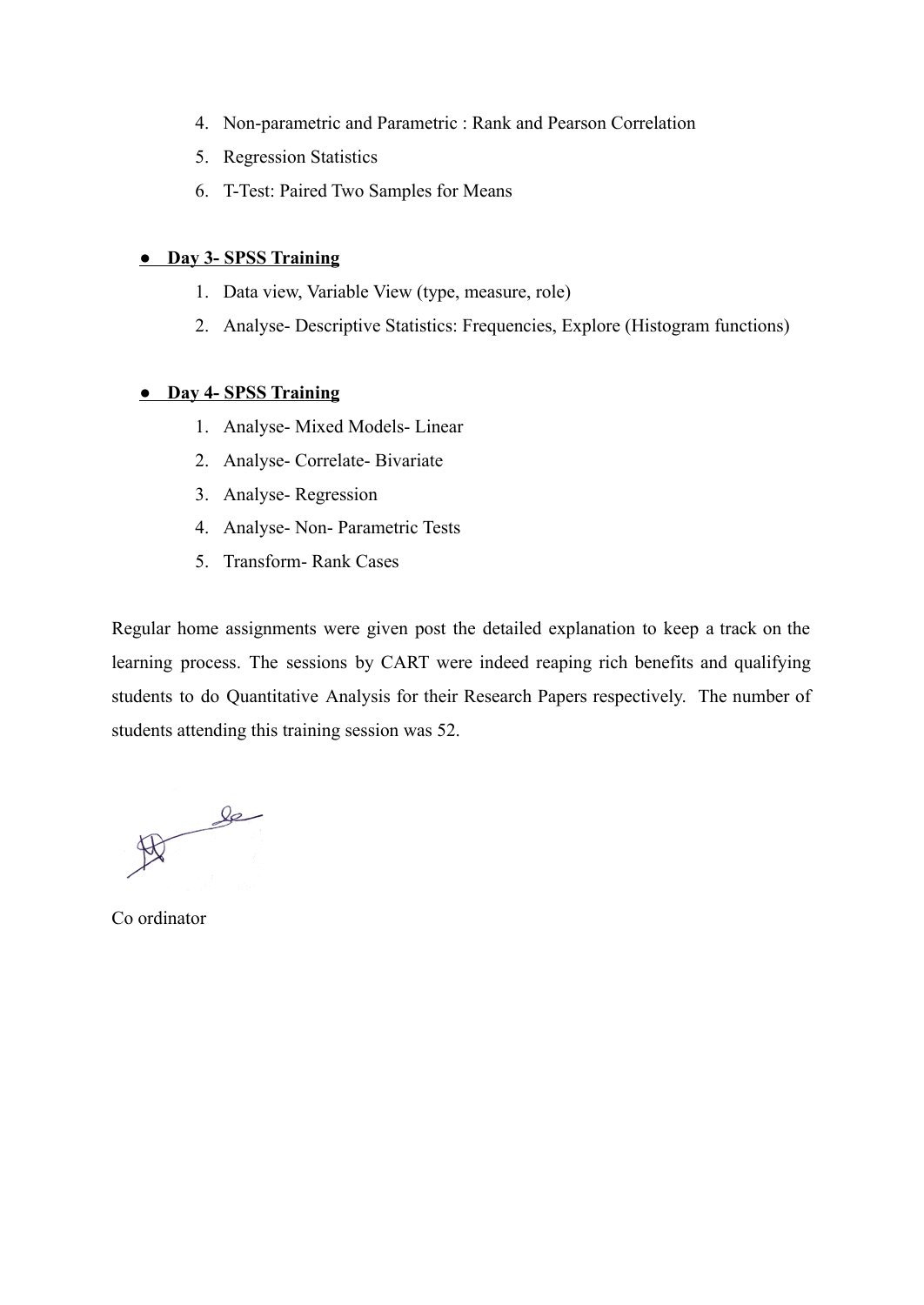| <b>CHRIST DEEMED TO BE UNIVERS</b>               |                                |  |  |
|--------------------------------------------------|--------------------------------|--|--|
| Post Graduate Degree Student List - Academic Yea |                                |  |  |
|                                                  |                                |  |  |
|                                                  |                                |  |  |
| <b>Register No</b>                               | <b>First Name</b>              |  |  |
| 2057301                                          | ABRAHAM JOSEPH MARTIN          |  |  |
| 2057302                                          | <b>AKASH BARUA</b>             |  |  |
| 2057303                                          | <b>ALAN HOMES</b>              |  |  |
| 2057304                                          | <b>AMAN PANDEY</b>             |  |  |
| 2057305                                          | <b>AVINASH KUMAR</b>           |  |  |
| 2057306                                          | <b>BOLLIMPALLI NIREEKSHAN</b>  |  |  |
| 2057307                                          | <b>GRANTH VANAIK</b>           |  |  |
| 2057308                                          | <b>J RAJA NARAYANAN</b>        |  |  |
| 2057309                                          | <b>JERO FAUSTIN A</b>          |  |  |
| 2057310                                          | <b>JESHIL SAMUEL J</b>         |  |  |
| 2057311                                          | JOHANN M CHERIAN               |  |  |
| 2057314                                          | <b>KUSHAL P K</b>              |  |  |
| 2057315                                          | PRASANNA VENKATESH M           |  |  |
| 2057316                                          | <b>SANDEEP SHEKHAR GHOSHAL</b> |  |  |
| 2057317                                          | SIDDHARTH TIWARI               |  |  |
| 2057318                                          | SUNDHARAVELU M                 |  |  |
| 2057319                                          | <b>SYED SHAIBAN I</b>          |  |  |
| 2057320                                          | <b>UDBHAV KRISHNA P</b>        |  |  |
| 2057321                                          | <b>UDDIPAN MISRA</b>           |  |  |
| 2057322                                          | VIKAS G N                      |  |  |
| 2057323                                          | <b>VINEETH DANIEL VINOY</b>    |  |  |
| 2057324                                          | <b>VISHNU PRASAD E</b>         |  |  |
| 2057325                                          | <b>VISHNU R KUMAR</b>          |  |  |
| 2057326                                          | AISWARYA ANNIE SANTHOSH        |  |  |
| 2057327                                          | ANJALI AGARWAL                 |  |  |
| 2057328                                          | <b>ANJALI SHEKHAWAT</b>        |  |  |
| 2057329                                          | <b>ANNA GEORGE</b>             |  |  |
| 2057330                                          | <b>ANNE JOSEPH</b>             |  |  |
| 2057331                                          | ATULYA LUCY ALEXANDER          |  |  |
| 2057332                                          | CATHERINE ANN JEETHU           |  |  |
| 2057333                                          | CATHERINE SHARON BEULAH F      |  |  |
| 2057334                                          | CATHERINE SYLVIA MARY, C       |  |  |
| 2057335                                          | DAKSHINA S                     |  |  |
| 2057336                                          | <b>DEEKSHA PANDEY</b>          |  |  |
| 2057337                                          | <b>DINCY ADLAKHA</b>           |  |  |
| 2057338                                          | <b>GAYATHRI SREEDHAR</b>       |  |  |
| 2057339                                          | GOWTHAMI.J                     |  |  |
| 2057340                                          | <b>HANSPREET KAUR</b>          |  |  |
| 2057341                                          | <b>HAYAT E FATIMA</b>          |  |  |
| 2057342                                          | <b>JAGRITEE SENAPATI</b>       |  |  |
| 2057343                                          | JUDITH BLESSY B                |  |  |
| 2057344                                          | <b>KASVI BATRA</b>             |  |  |
| 2057345                                          | <b>KAWANG THAYA RINZING</b>    |  |  |
| 2057346                                          | KHUSHI MANDOWARA               |  |  |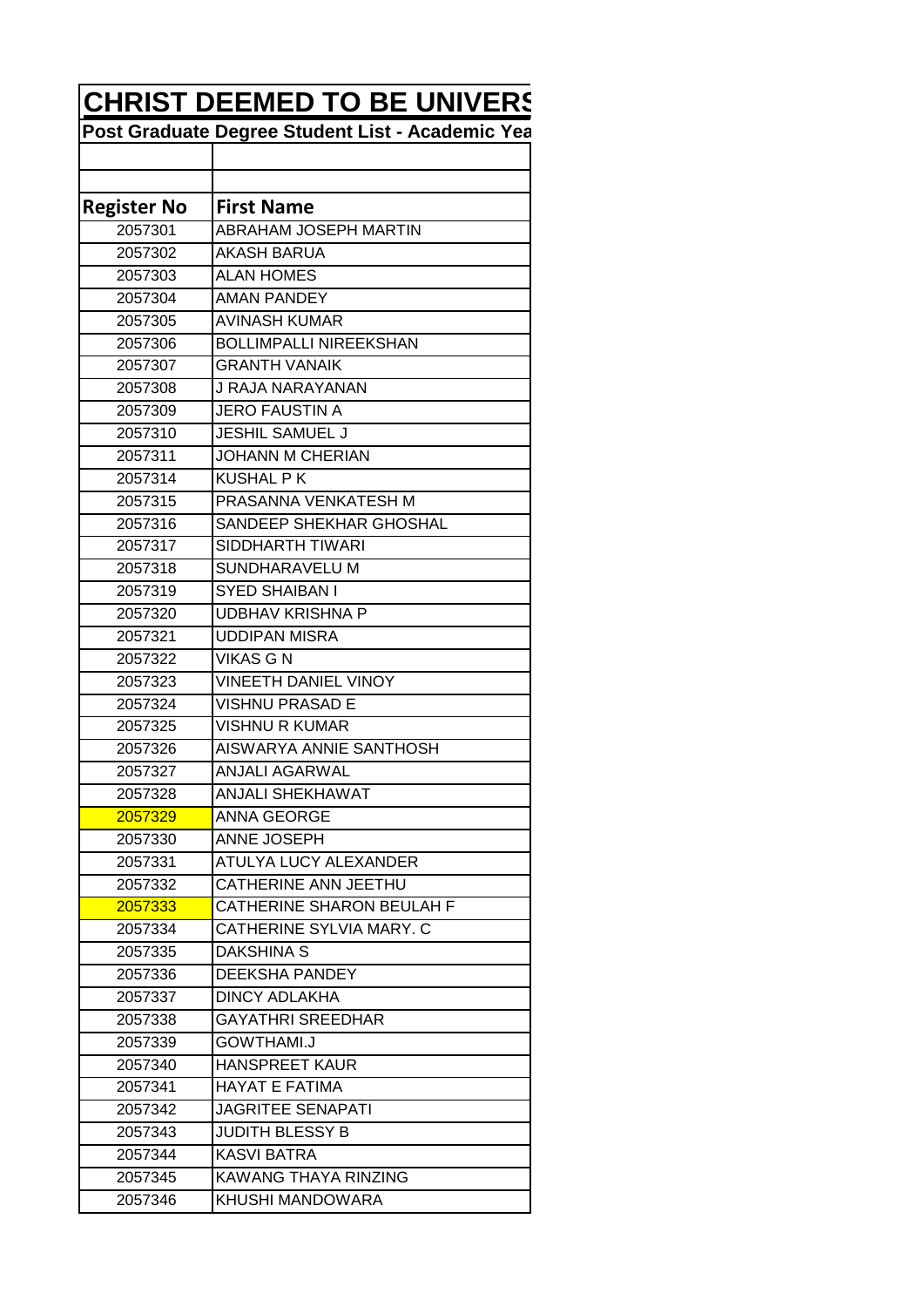| 2057347 | M MINNU MARIYA              |  |
|---------|-----------------------------|--|
| 2057348 | <b>MARYAM REHAN MASOOD</b>  |  |
| 2057349 | <b>NANDANA S NAIR</b>       |  |
| 2057350 | <b>NEHA P JAIN</b>          |  |
| 2057351 | NIHARIKA SINGH RANA         |  |
| 2057353 | PRINSSA JOBY                |  |
| 2057354 | <b>RAASHI KUMAR</b>         |  |
| 2057355 | RAGA RAMAKRISHNAN           |  |
| 2057356 | <b>RIELZA TILLING BAMIN</b> |  |
| 2057357 | SANDHYA CHAUHAN             |  |
| 2057358 | SANZIWITA CHOUDHURY         |  |
| 2057359 | <b>SEERAT ARORA</b>         |  |
| 2057360 | <b>SENTIRENLA IMCHEN</b>    |  |
| 2057361 | SHARIKA BALACHANDRAN        |  |
| 2057362 | <b>SIMRON TANDI</b>         |  |
| 2057363 | SNEHA M                     |  |
| 2057364 | SOORYA SRINIVASAN           |  |
| 2057366 | <b>SURANJANA CHETTRI</b>    |  |
| 2057367 | <b>VAIDEHI SHAW</b>         |  |
| 2057368 | VANSHIKA SHARMA             |  |
| 2057369 | VARSHAA B S                 |  |
| 2057370 | <b>VINCY VINOD VARGHESE</b> |  |
| 2057371 | <b>WONCHIBENI PATTON</b>    |  |
| 2057372 | <b>JULIA ELIZABETH JIGY</b> |  |
| 2057373 | SALKAR GAURANG PRABHAKAR    |  |
| 2057374 | RITU RAJ                    |  |
| 2057375 | <b>M VIBHA VENUGOPAL</b>    |  |
|         |                             |  |
|         |                             |  |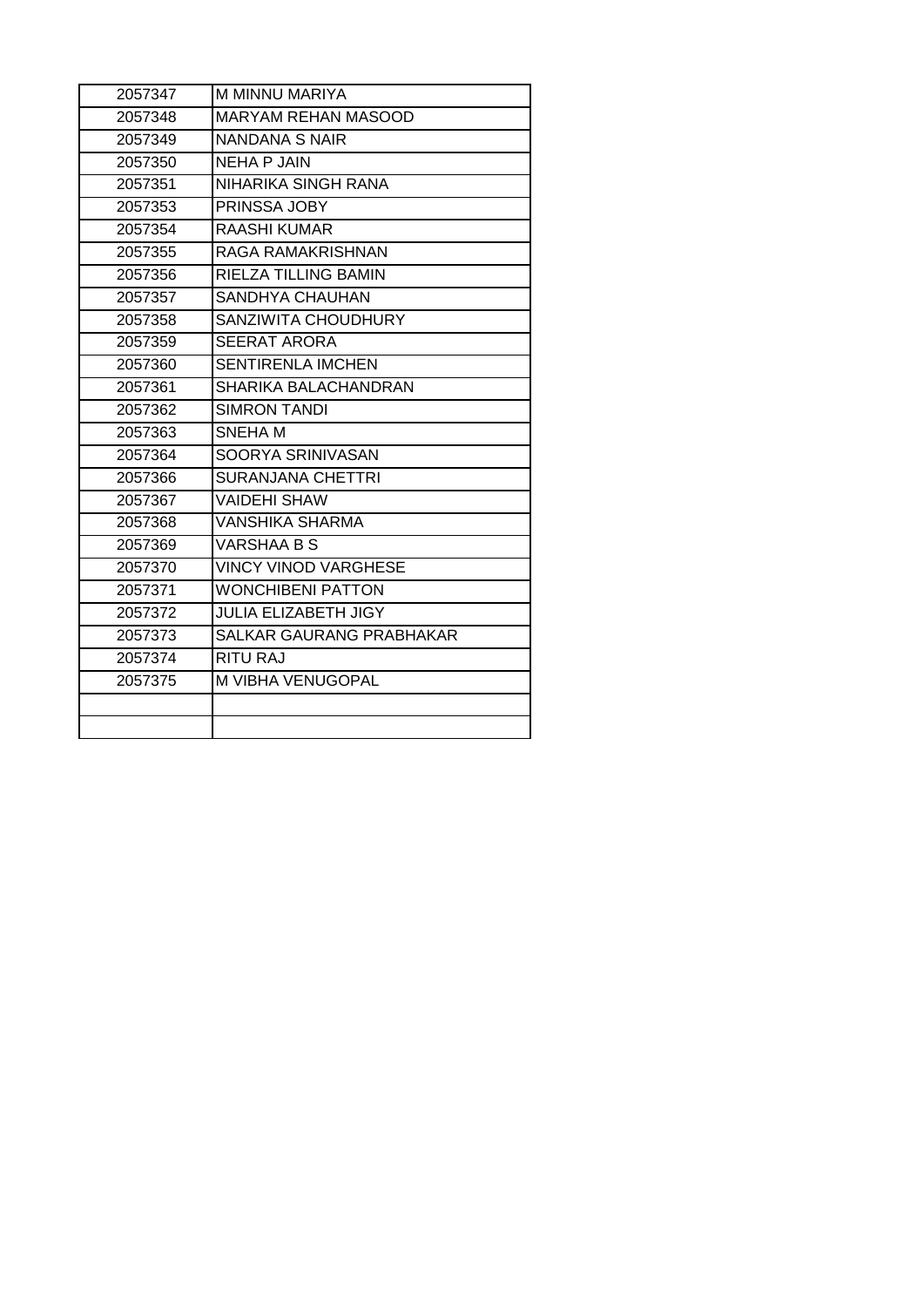# **CHRIST DEEMED SITY**

**Post Cramber 2020 1MAIS Email Address** [abrahamjoseph.martin@isph.christuniversity.in,](mailto:abrahamjoseph.martin@isph.christuniversity.in,) [akash.barua@isph.christuniversity.in,](mailto:akash.barua@isph.christuniversity.in,) [alan.homes@isph.christuniversity.in,](mailto:alan.homes@isph.christuniversity.in,) [aman.pandey@isph.christuniversity.in,](mailto:aman.pandey@isph.christuniversity.in,) [kumar.avinash@isph.christuniversity.in,](mailto:kumar.avinash@isph.christuniversity.in,) [nireekshan.bollimpalli@isph.christuniversity.in,](mailto:nireekshan.bollimpalli@isph.christuniversity.in,) [vanaik.granth@isph.christuniversity.in,](mailto:vanaik.granth@isph.christuniversity.in,) [raja.narayanan@isph.christuniversity.in,](mailto:raja.narayanan@isph.christuniversity.in,) [jero.faustin@isph.christuniversity.in,](mailto:jero.faustin@isph.christuniversity.in,) [jeshil.j@isph.christuniversity.in,](mailto:jeshil.j@isph.christuniversity.in,) [johann.m@isph.christuniversity.in,](mailto:johann.m@isph.christuniversity.in,) [pk.kushal@isph.christuniversity.in,](mailto:pk.kushal@isph.christuniversity.in,) [prasanna.m@isph.christuniversity.in,](mailto:prasanna.m@isph.christuniversity.in,) [sandeepshekhar.ghoshal@isph.christuniversity.in,](mailto:sandeepshekhar.ghoshal@isph.christuniversity.in,) [tiwari.siddharth@isph.christuniversity.in,](mailto:tiwari.siddharth@isph.christuniversity.in,) [sundharavelu.m@isph.christuniversity.in,](mailto:sundharavelu.m@isph.christuniversity.in,) [syed.i@isph.christuniversity.in,](mailto:syed.i@isph.christuniversity.in,) [udbhavkrishna.p@isph.christuniversity.in,](mailto:udbhavkrishna.p@isph.christuniversity.in,) [misra.uddipan@isph.christuniversity.in,](mailto:misra.uddipan@isph.christuniversity.in,) [vikas.gn@isph.christuniversity.in,](mailto:vikas.gn@isph.christuniversity.in,) [vineeth.vinoy@isph.christuniversity.in,](mailto:vineeth.vinoy@isph.christuniversity.in,) [vishnu.e@isph.christuniversity.in,](mailto:vishnu.e@isph.christuniversity.in,) [vishnu.r@isph.christuniversity.in,](mailto:vishnu.r@isph.christuniversity.in,) [aiswarya.annie@isph.christuniversity.in,](mailto:aiswarya.annie@isph.christuniversity.in,) [agarwal.anjali@isph.christuniversity.in,](mailto:agarwal.anjali@isph.christuniversity.in,) [shekhawat.anjali@isph.christuniversity.in,](mailto:shekhawat.anjali@isph.christuniversity.in,) [george.anna@isph.christuniversity.in,](mailto:george.anna@isph.christuniversity.in,) [joseph.anne@isph.christuniversity.in,](mailto:joseph.anne@isph.christuniversity.in,) [atulya.alexander@isph.christuniversity.in,](mailto:atulya.alexander@isph.christuniversity.in,) [catherine.jeethu@isph.christuniversity.in,](mailto:catherine.jeethu@isph.christuniversity.in,) [catherine.beulah@isph.christuniversity.in,](mailto:catherine.beulah@isph.christuniversity.in,) [catherine.mary@isph.christuniversity.in,](mailto:catherine.mary@isph.christuniversity.in,) [dakshina.s@isph.christuniversity.in,](mailto:dakshina.s@isph.christuniversity.in,) [pandey.deeksha@isph.christuniversity.in,](mailto:pandey.deeksha@isph.christuniversity.in,) [adlakha.dincy@isph.christuniversity.in,](mailto:adlakha.dincy@isph.christuniversity.in,) [sreedhar.gayathri@isph.christuniversity.in,](mailto:sreedhar.gayathri@isph.christuniversity.in,) [gowthami.j@isph.christuniversity.in,](mailto:gowthami.j@isph.christuniversity.in,) [hanspreet.kaur@isph.christuniversity.in,](mailto:hanspreet.kaur@isph.christuniversity.in,) [hayat.e@isph.christuniversity.in,](mailto:hayat.e@isph.christuniversity.in,) [jagritee.senapati@isph.christuniversity.in,](mailto:jagritee.senapati@isph.christuniversity.in,) [judith.b@isph.christuniversity.in,](mailto:judith.b@isph.christuniversity.in,) [batra.kasvi@isph.christuniversity.in,](mailto:batra.kasvi@isph.christuniversity.in,) [kawangthaya.rinzing@isph.christuniversity.in,](mailto:kawangthaya.rinzing@isph.christuniversity.in,) [khushi.mandowara@isph.christuniversity.in,](mailto:khushi.mandowara@isph.christuniversity.in,)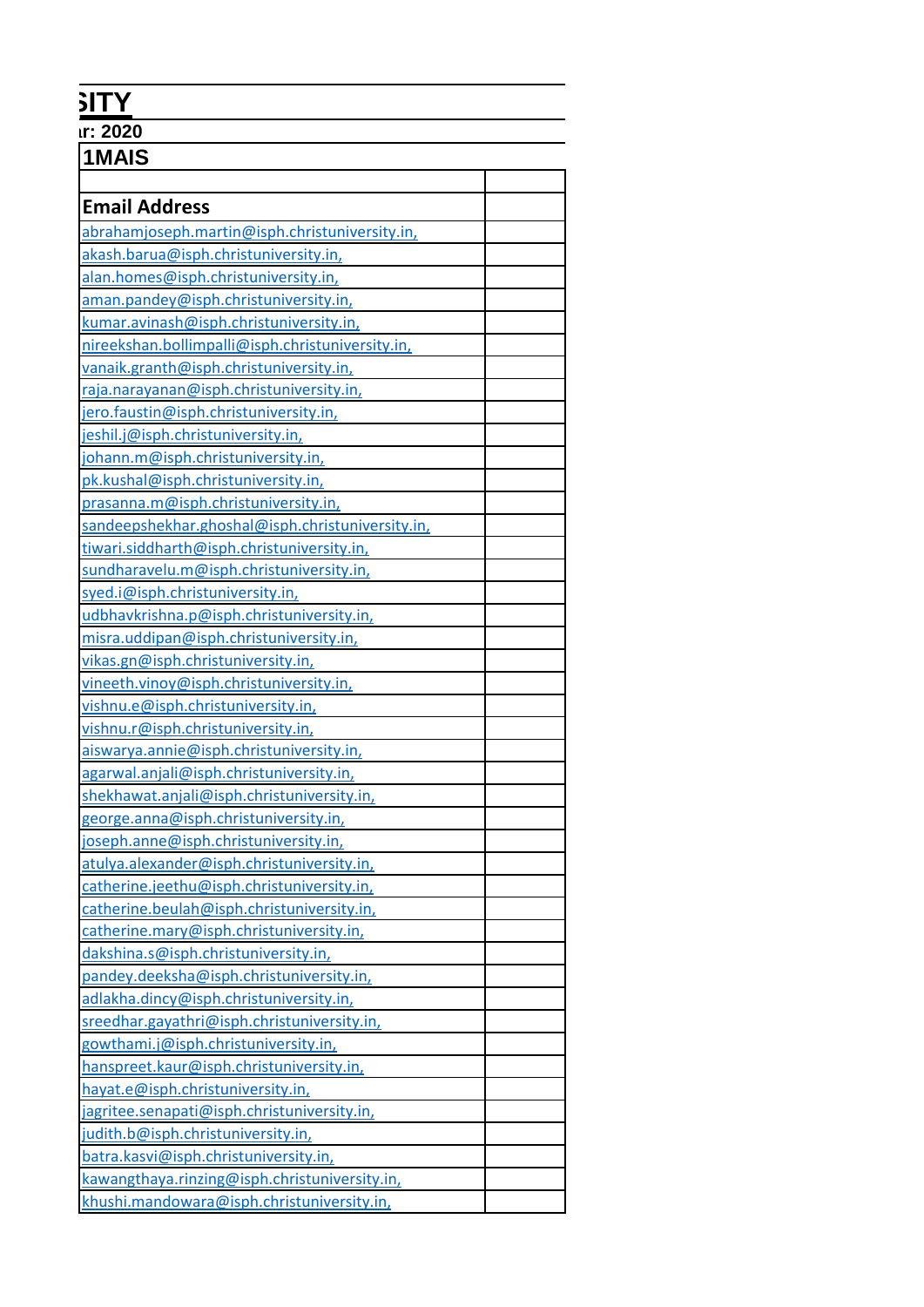| minnu.m@isph.christuniversity.in,              |  |
|------------------------------------------------|--|
| maryam.masood@isph.christuniversity.in,        |  |
| nandana.nair@isph.christuniversity.in,         |  |
| neha.jain@isph.christuniversity.in,            |  |
| niharikasingh.rana@isph.christuniversity.in,   |  |
| prinssa.joby@isph.christuniversity.in,         |  |
| raashi.kumar@isph.christuniversity.in,         |  |
| raga.ramakrishnan@isph.christuniversity.in,    |  |
| rielzatilling.bamin@isph.christuniversity.in,  |  |
| sandhya.chauhan@isph.christuniversity.in,      |  |
| choudhury.sanziwita@isph.christuniversity.in,  |  |
| arora.seerat@isph.christuniversity.in,         |  |
| sentirenla.imchen@isph.christuniversity.in,    |  |
| sharika.balachandran@isph.christuniversity.in, |  |
| simron.tandi@isph.christuniversity.in,         |  |
| sneha.m@isph.christuniversity.in,              |  |
| soorya.srinivasan@isph.christuniversity.in,    |  |
| suranjana.chettri@isph.christuniversity.in,    |  |
| vaidehi.shaw@isph.christuniversity.in,         |  |
| sharma.vanshika@isph.christuniversity.in,      |  |
| varshaa.bs@isph.christuniversity.in,           |  |
| vincyvinod.varghese@isph.christuniversity.in,  |  |
| patton.wonchibeni@isph.christuniversity.in,    |  |
| julia.jigy@isph.christuniversity.in,           |  |
| salkar.prabhakar@isph.christuniversity.in,     |  |
| ritu.raj@isph.christuniversity.in,             |  |
| venugopal.vibha@isph.christuniversity.in,      |  |
|                                                |  |
|                                                |  |
|                                                |  |
|                                                |  |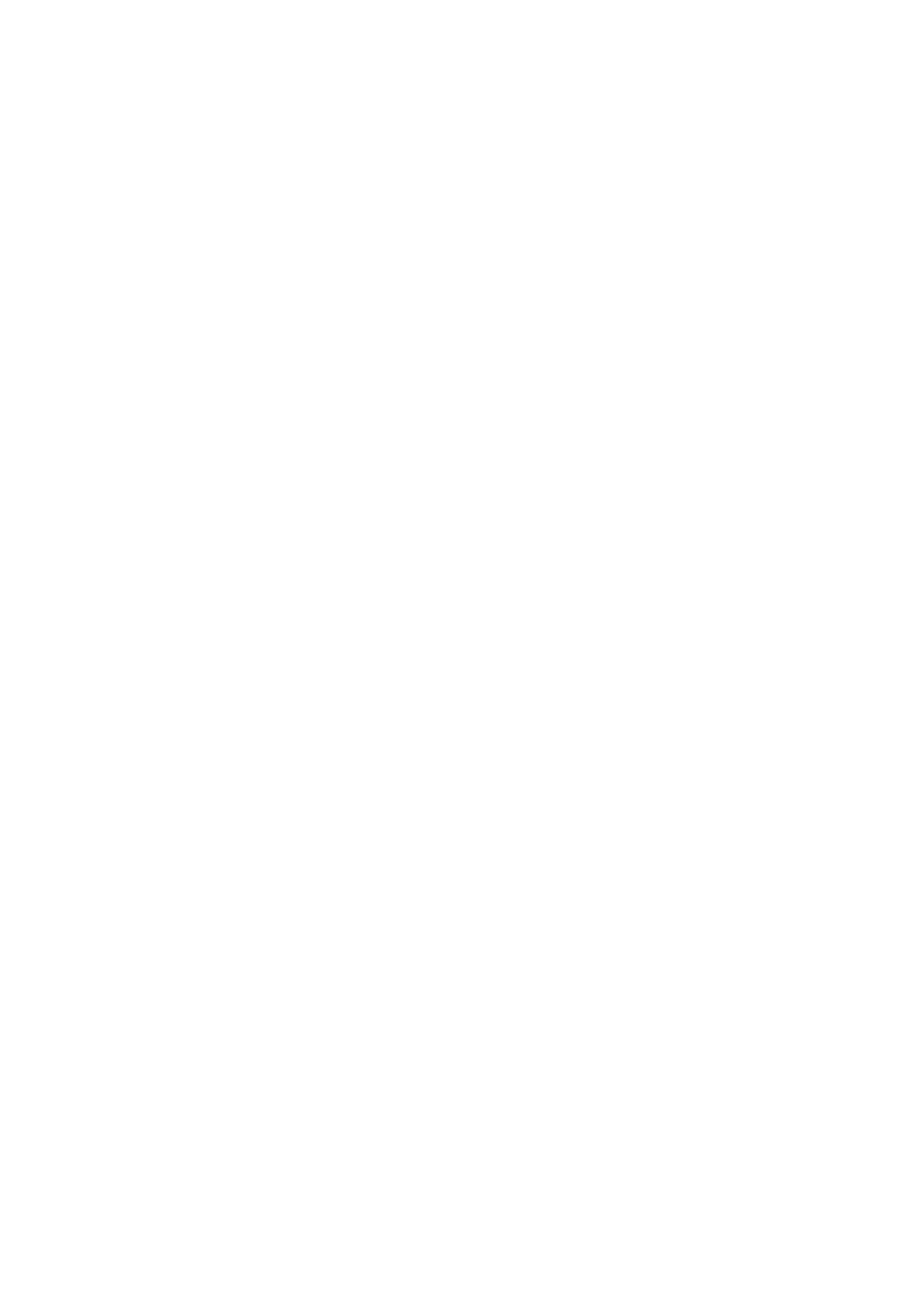